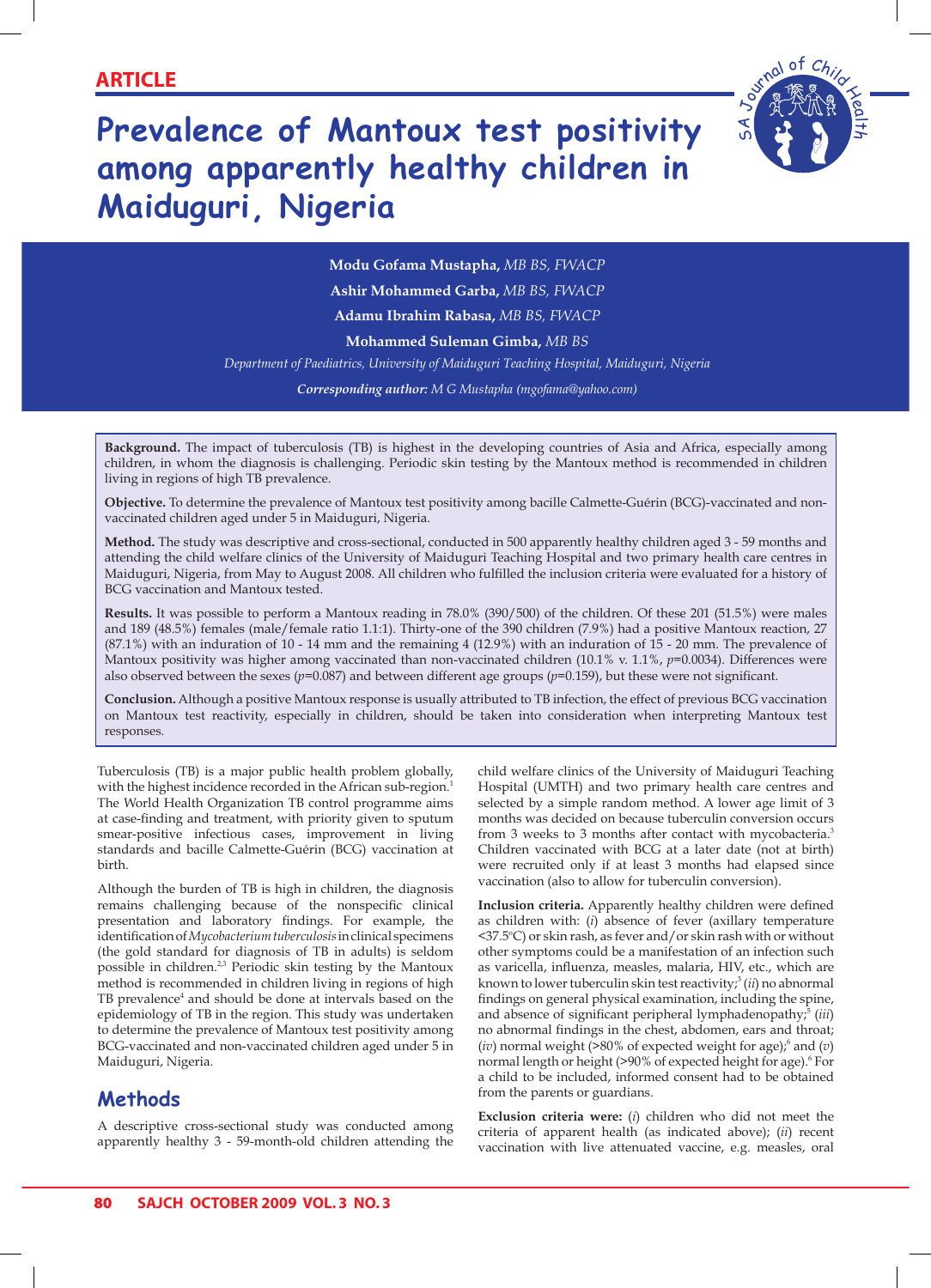polio vaccine, etc., as these vaccines temporarily suppress the delayed-type hypersensitivity response to the Mantoux test<sup>7</sup> until at least 6 weeks after administration;8 (*iii*) past or present treatment for TB; (*iv*) concurrent treatment with steroids or cytotoxic agents; (*v*) a recent Mantoux test (less than 1 year), to avoid boosting effect;<sup>9</sup> (*vi*) age <3 months or >59 months; and (*vii*) non-consent of parent or guardian.

Ethical approval for the study was obtained from the Ethical Committee of the University of Maiduguri Teaching Hospital and informed consent was obtained from the parents or guardians of each child before recruitment.

Children who fulfilled the inclusion criteria were Mantoux tested. Purified protein derivative-Siebert (PPD-S) stabilised in Tween 80 (0.005%) (BB-NCIPD Ltd, Sofia, Bulgaria), batch number 4240106, was used in all children studied.

The injection of PPD and the reading of the reaction were done by one of the authors (MGM) after undergoing 1 week of training under the head of the Immunology Department at UMTH, where Mantoux testing is routinely done. The investigator's Mantoux readings were validated and found to be highly reproducible, with a 98% degree of concordance. The diameter of the induration was measured along the transverse axis of the forearm  $48$  - 72 hours after injection of the PPD<sup>48</sup> with a plastic transparent meter rule and also using the 'ball point pen' technique of Sokal,<sup>10</sup> which helps to make measurements more accurate. Reading of the reaction was done in a good light, and an induration of 10 mm and above was considered positive. The Mantoux reactions of the subjects were stratified into (modified from Egbagbe *et al.*11): (*i*) negative, induration 0 - 4 mm; (*ii*) borderline, induration 5 - 9 mm (intermediate); (*iii*) positive, induration 10 - 14 mm; (*iv*) moderately positive, induration 15 - 20 mm; and (*v*) strongly positive, induration 21 - 30 mm.

Children with a positive Mantoux test were followed up and managed appropriately.

Data were entered into a computer and analysed using SPSS version 13.0. Results were presented in percentages and frequencies were compared using the chi-square test or Fisher's exact test, as appropriate. A *p*-value of <0.01 was considered significant.

# **Results**

A total of 500 children aged 3 - 59 months were Mantoux tested at the three health facilities between May and August 2007. Of these 390 (78.0%) were brought back so that the reaction could be read 48 - 72 hours after the test. The remaining 110 did not return at the appropriate time, giving a default rate of 22%. The study group consisted of 201 males (51.5%) and 189

females (48.5%) (male/female ratio 1.1:1). The age and gender distribution of the study population is shown in Table I.

Thirty-one of the 390 children in the study had a positive Mantoux reaction, giving a Mantoux positivity prevalence of 7.9%. Of these children 58.0% were males (male/female ratio 1.4:1). No significant statistical difference for Mantoux positivity was observed between the sexes (*p*=0.087) or between the different age groups (*p*=0.159). Twenty-seven of the 31 children (87.0%) had indurations of 10 - 14 mm and the remaining 4 (13%) had indurations of 15 - 20 mm. Table II shows the age and gender distribution of the children with positive Mantoux reactions.

The prevalence of Mantoux positivity among the vaccinated children was 10.1% (30/296) and that among the non-vaccinated children 1.1% (1/94). There was a significant difference in the overall prevalence of Mantoux positivity (≥10 mm) between BCG-vaccinated and non-vaccinated children (*p*=0.0034). Further analysis showed that among the children with a moderately positive Mantoux reaction (15 - 20 mm) there was no significant difference between the BCG-vaccinated and nonvaccinated children  $(p=1.0)$ . However, in the children with an induration measuring 10 - 14 mm a significant difference was observed between the BCG-vaccinated and non-vaccinated groups (*p*=0.0007). No child had an induration of >20 mm.

# **Discussion**

The importance of Mantoux testing both in the clinical and the epidemiological settings has been highlighted.<sup>2,3,8</sup> The prevalence of Mantoux test positivity among apparently healthy BCG-vaccinated and non-vaccinated 3 - 59-month-old children in Maiduguri is documented in this study.

The significant effect of BCG on the prevalence of Mantoux positivity (≥10 mm) seen in this study is similar to the observation made in validation of a risk assessment questionnaire of targeted testing of children for TB<sup>12</sup> conducted in northern California, where a history of BCG vaccination was observed to have the

### **TABLE I. AGE AND GENDER DISTRIBUTION OF THE STUDY POPULATION**

| Age groups |      | Gender |       |      |  |
|------------|------|--------|-------|------|--|
| (mo.)      | Male | Female | Total | ℅    |  |
| $3 - 11$   | 116  | 99     | 215   | 55.1 |  |
| $12 - 23$  | 15   | 20     | 35    | 9.0  |  |
| $24 - 35$  | 12   | 15     | 27    | 6.9  |  |
| $36 - 47$  | 18   | 21     | 39    | 10.0 |  |
| $48 - 59$  | 40   | 34     | 74    | 19.0 |  |
| Total      | 201  | 189    | 390   | 100  |  |
|            |      |        |       |      |  |

#### **TABLE II. AGE AND GENDER DISTRIBUTION OF THE CHILDREN WITH POSITIVE MANTOUX REACTIONS**

|              |           | <b>Mantoux reaction (mm)</b> |           |        |       |  |
|--------------|-----------|------------------------------|-----------|--------|-------|--|
| Age groups   | $10 - 14$ |                              | $15 - 20$ |        |       |  |
| (mo.)        | Male      | Female                       | Male      | Female | Total |  |
| $3 - 11$     | 14        | 5                            |           |        | 22    |  |
| $12 - 23$    |           |                              |           |        |       |  |
| $24 - 35$    |           |                              |           |        |       |  |
| $36 - 47$    |           |                              |           |        |       |  |
| $48 - 59$    |           |                              |           |        |       |  |
| <b>Total</b> | 18        |                              |           |        | 31    |  |